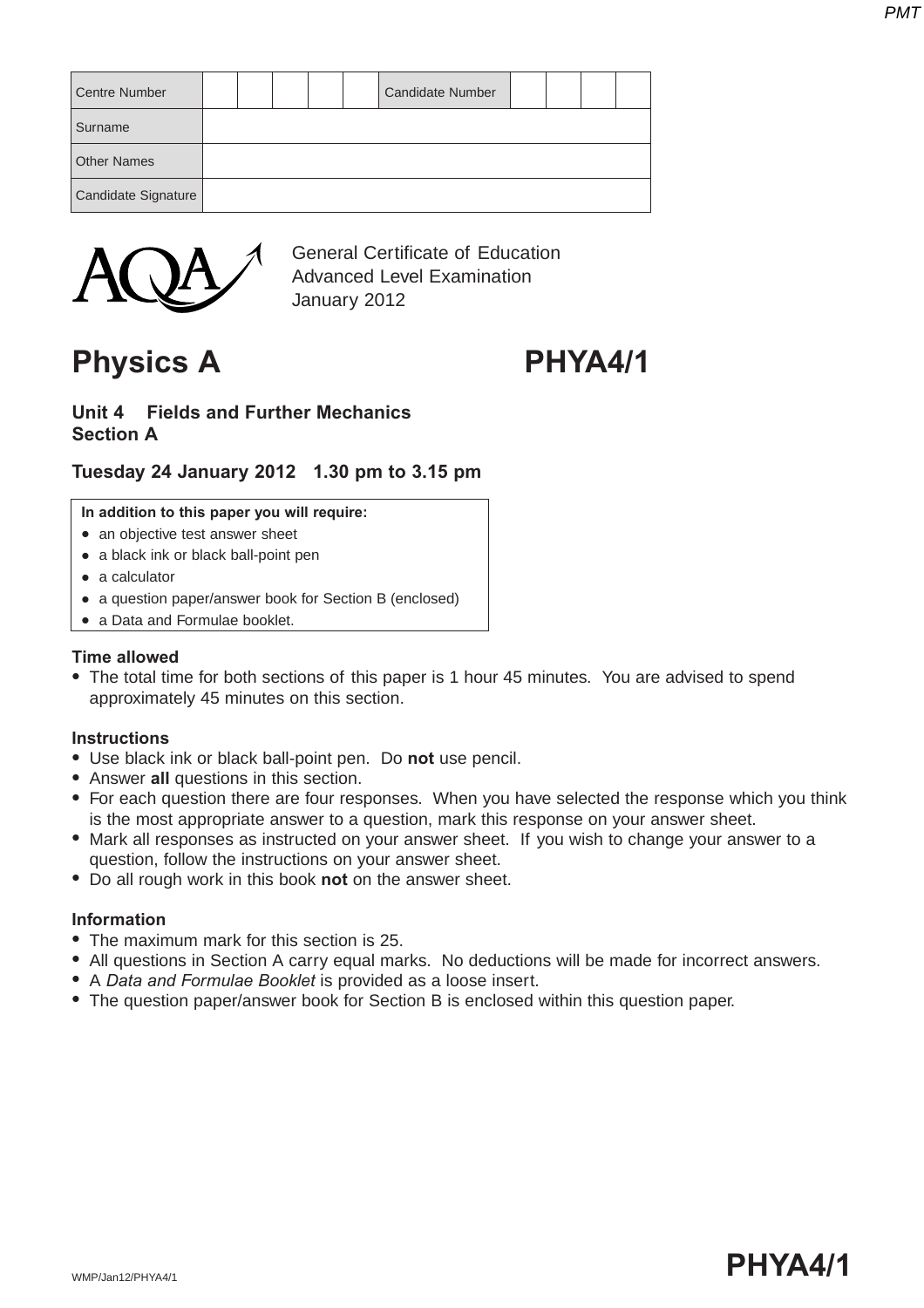# *Do not write outside the box*

**Multiple choice questions** Each of Questions **1** to **25** is followed by four responses, **A**, **B**, **C**, and **D**. For each question select the best response and mark its letter on the answer sheet.

You are advised to spend approximately **45 minutes** on this section. **1** A ball of mass 2.0 kg, initially at rest, is acted on by a force *F* which varies with time *t* as shown by the graph. What is the velocity of the ball after  $8.0 \text{ s}$ ? **A**  $20 \text{ m s}^{-1}$ **B**  $40 \text{ m s}^{-1}$ **C**  $80 \text{ m s}^{-1}$ **D**  $160 \text{ m s}^{-1}$ **2** A body X moving with a velocity *v* makes an elastic collision with a stationary body Y of equal mass on a smooth horizontal surface.  $\Omega$ 0 8 4 *t*/s *F*/N 10 5



Which line, **A** to **D**, in the table gives the velocities of the two bodies after the collision?

|             | velocity of X       | velocity of Y  |
|-------------|---------------------|----------------|
|             | $\overline{\Omega}$ | $\overline{2}$ |
| B           | $\mathcal{D}$       | $\overline{2}$ |
| $\mathbf C$ |                     |                |
| D           |                     | 1)             |

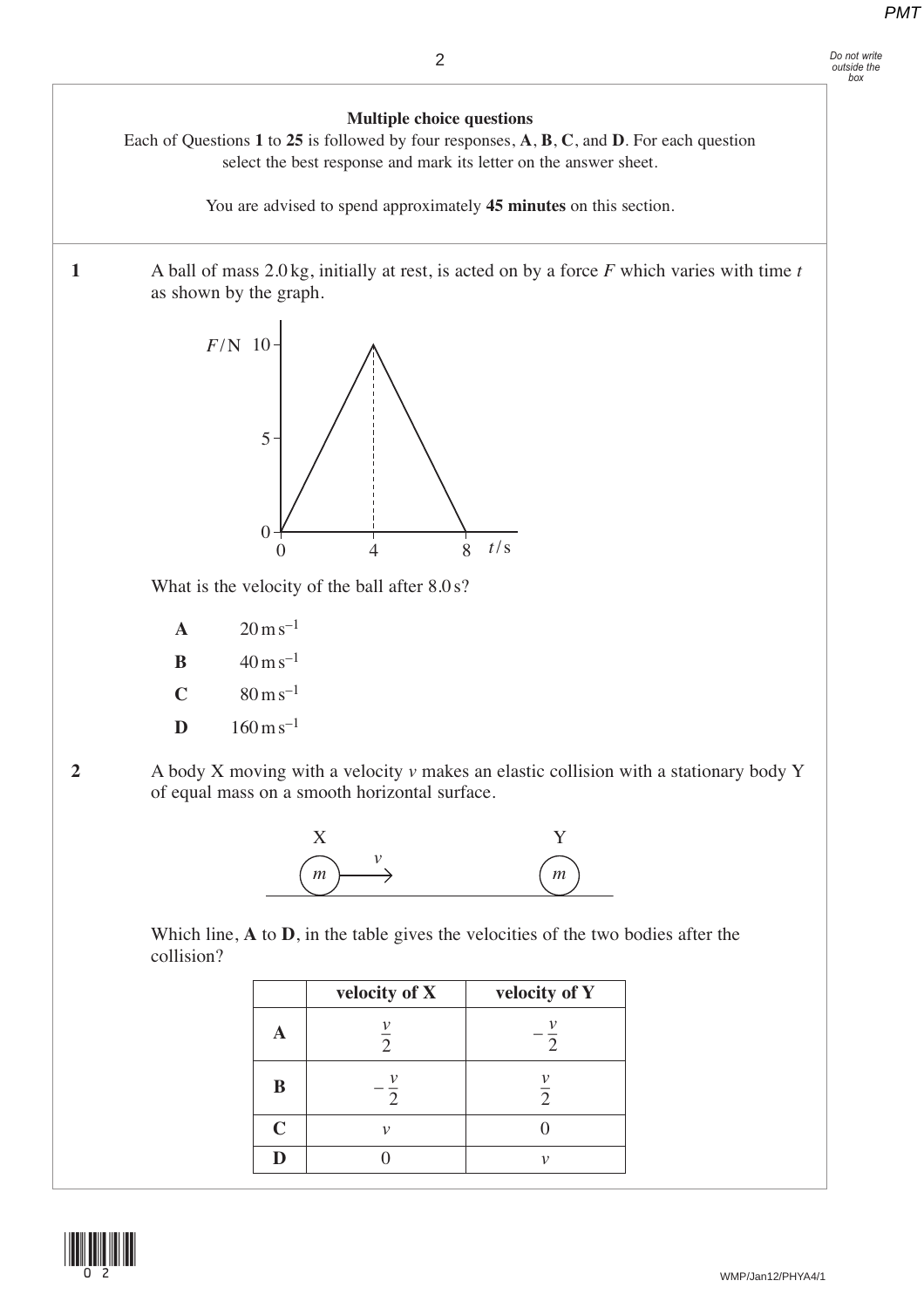**3** A ball of mass *m*, which is fixed to the end of a light string of length *l*, is released from rest at X.

It swings in a circular path, passing through the lowest point Y at speed *v*.



 If the tension in the string at Y is *T*, which one of the following equations represents a correct application of Newton's laws of motion to the ball at Y?

**A**  $T = \frac{mv^2}{l} - mg$ **B**  $mg - T = \frac{mv}{l}$ **C**  $T - mg = \frac{mv}{l}$ *mv<sup>2</sup> l mv<sup>2</sup> l mv2 l*

$$
D \qquad T + \frac{mv^2}{l} = mg
$$

**4** A disc of diameter *D* is turning at a steady angular speed at frequency *f* about an axis through its centre.



 What is the centripetal force on a small object O of mass *m* on the perimeter of the disc?

- **A** 2π*mfD*
- **B**  $2\pi mf^2D$
- $C = 2\pi^2 mf^2D$
- **D**  $2\pi mf^2D^2$

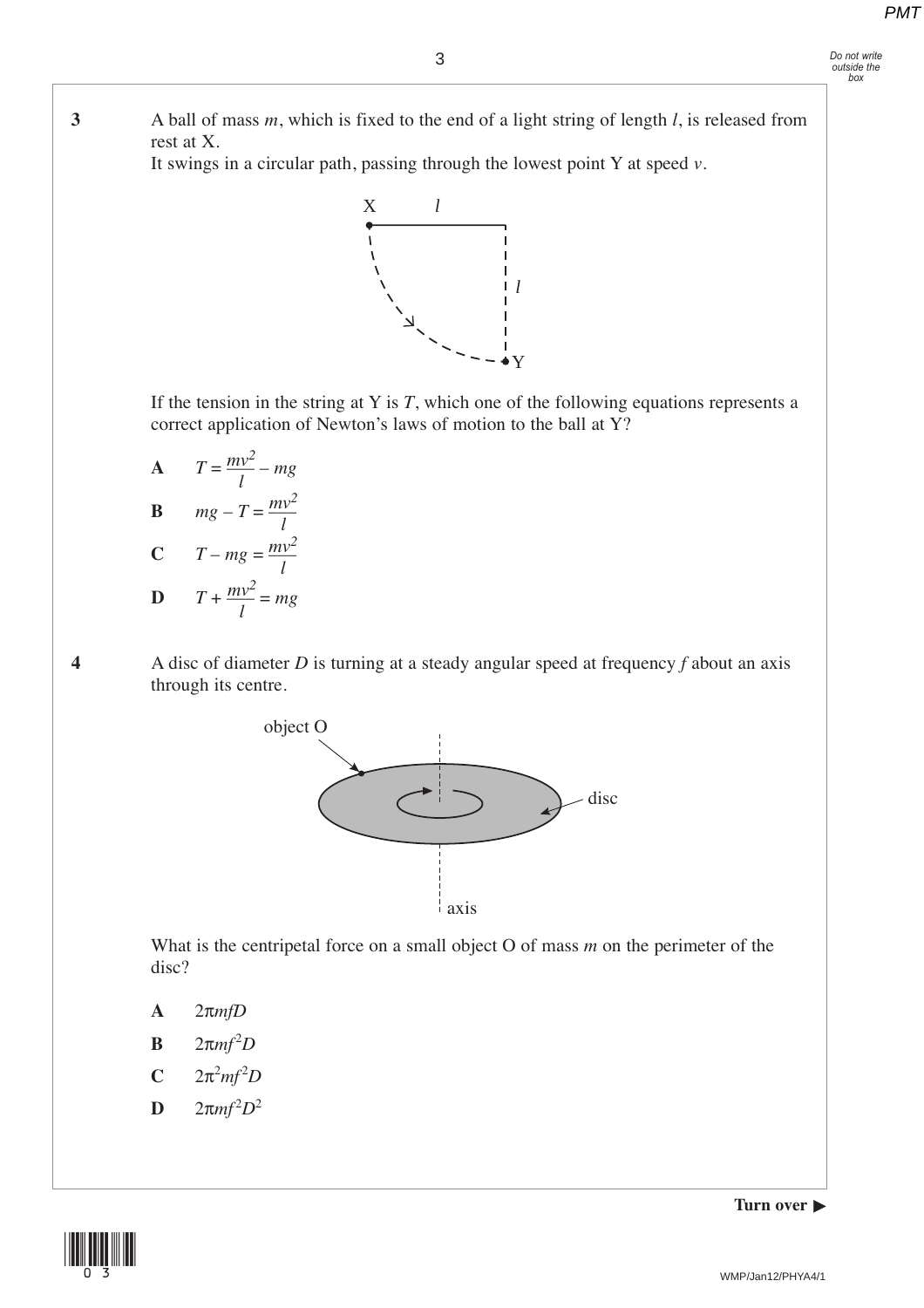**5** What is the angular speed of a car wheel of diameter 0.400 m when the speed of the car is  $108 \,\mathrm{km} \,\mathrm{h}^{-1}$ ?

- **A**  $75 \text{ rad s}^{-1}$
- **B** 150  $rad s^{-1}$
- $C = 270$  rad s<sup>-1</sup>
- **D**  $540 \text{ rad s}^{-1}$

 **6** Which one of the following statements is true when an object performs simple harmonic motion about a central point O?

- **A** The acceleration is always directed away from O.
- **B** The acceleration and velocity are always in opposite directions.
- **C** The acceleration and the displacement from O are always in the same direction.
- **D** The graph of acceleration against displacement is a straight line.

 **7** A body executes simple harmonic motion. Which one of the graphs, **A** to **D**, best shows the relationship between the kinetic energy,  $E_k$ , of the body and its distance from the centre of oscillation?



 **8** A mechanical system is oscillating at resonance with a constant amplitude. Which one of the following statements is **not** correct?

- **A** The applied force prevents the amplitude from becoming too large.
- **B** The frequency of the applied force is the same as the natural frequency of oscillation of the system.
- **C** The total energy of the system is constant.
- **D** The amplitude of oscillations depends on the amount of damping.

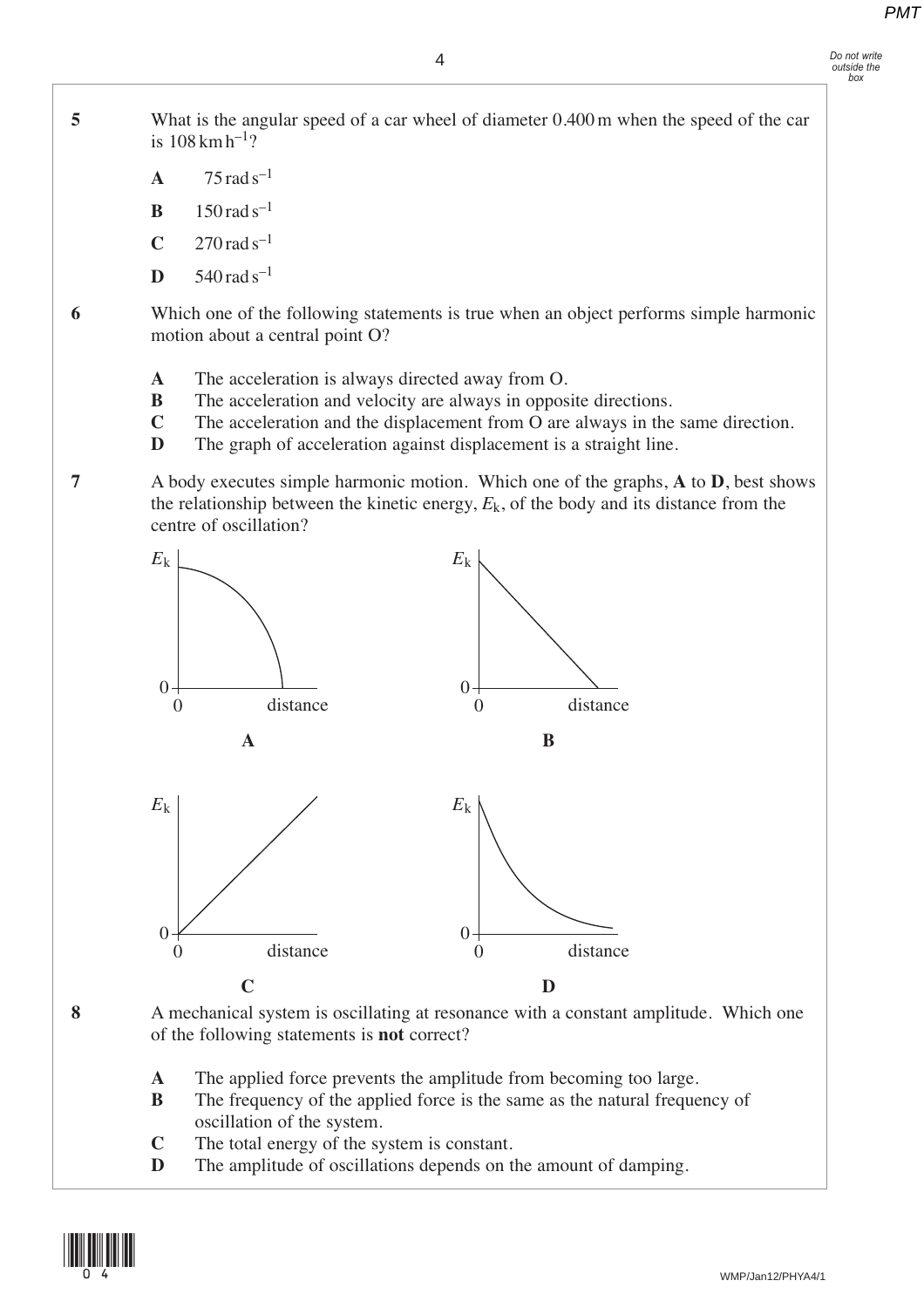*Do not write outside the box*

### **9** Which one of the following statements about Newton's law of gravitation is correct?

Newton's law of gravitation explains

- **A** the origin of gravitational forces.
- **B** why a falling satellite burns up when it enters the Earth's atmosphere.
- **C** why projectiles maintain a uniform horizontal speed.
- **D** how various factors affect the gravitational force between two particles.
- 10 If an electron and proton are separated by a distance of  $5 \times 10^{-11}$ m, what is the approximate gravitational force of attraction between them?
	- **A**  $2 \times 10^{-57}$ N
	- **B**  $3 \times 10^{-47}$ N
	- $C = 4 \times 10^{-47} N$
	- $D = 5 \times 10^{-37} N$
- **11** A spherical planet of uniform density ρ has radius *R*.

Which line, **A** to **D**, in the table gives correct expressions for the mass of the planet and the gravitational field strength at its surface?

|   | mass of planet            | gravitational field<br>strength at surface |
|---|---------------------------|--------------------------------------------|
| A | $4\pi R^2 \rho$           | $4\pi GR\rho$<br>$\mathcal{R}$             |
| B | $\frac{4\pi R^3 \rho}{3}$ | $4\pi$ $GR\rho$                            |
| C | $\frac{4\pi R^2 \rho}{3}$ | $\frac{4\pi\,G\rho}{3}$                    |
|   | $\frac{4\pi R^3 \rho}{3}$ | $\frac{4\pi G\rho}{3}$                     |

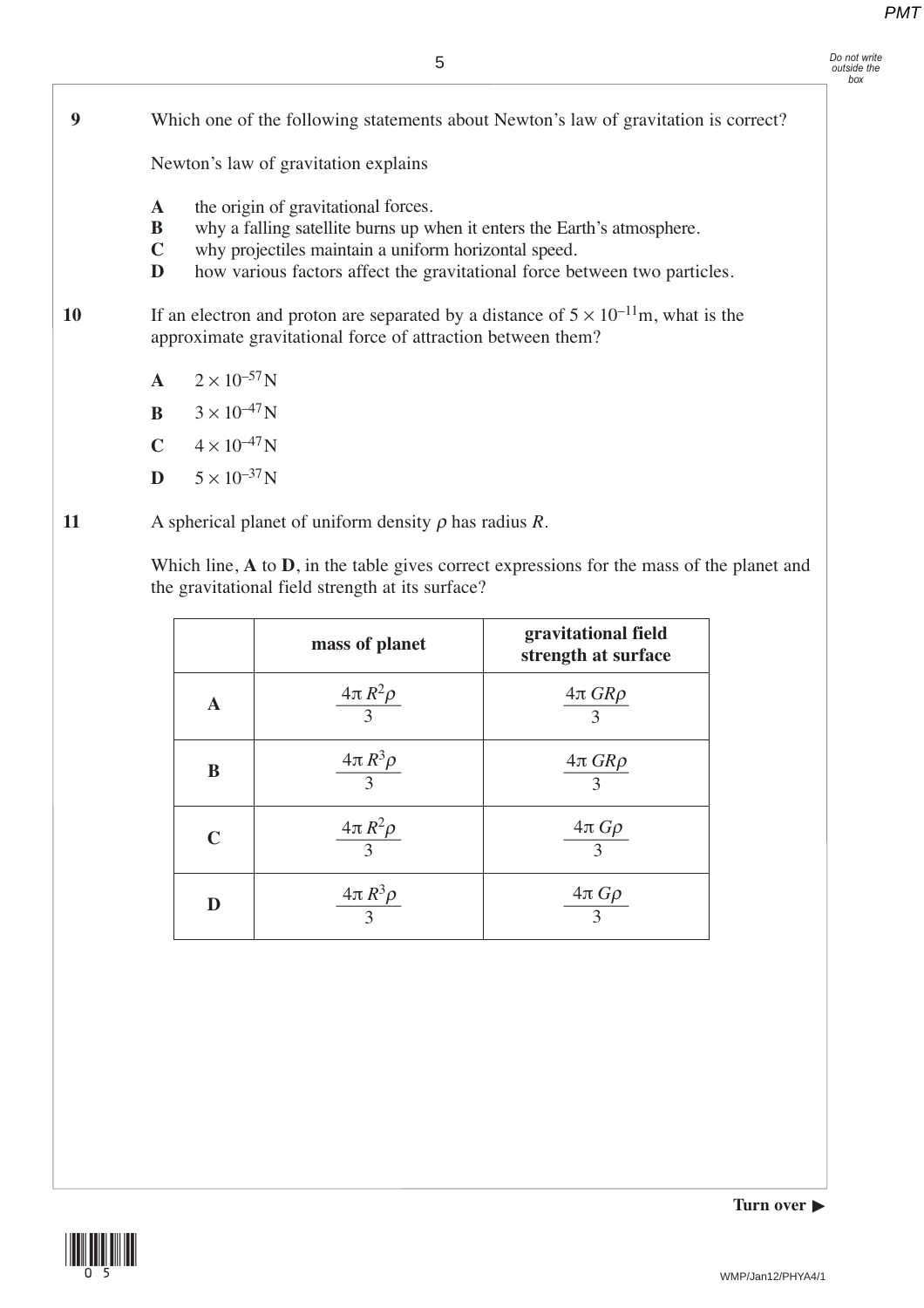6

**12** The gravitational potential at the surface of the Earth, of radius *R*, is *V*. What is the gravitational potential at a point at a height *R* above the Earth's surface?

 **A** – **B** – **C** *V* **D** 2*V V* 4 *V* 2

**13** A satellite is in orbit at a height *h* above the surface of a planet of mass *M* and radius *R*. What is the velocity of the satellite?

A 
$$
\sqrt{\frac{GM}{(R+h)}}
$$
  
\nB  $\frac{\sqrt{GM (R+h)}}{R}$   
\nC  $\sqrt{\frac{GM (R+h)}{R}}$   
\nD  $\frac{\sqrt{GM}}{(R+h)}$ 

**14** A repulsive force *F* acts between two positive point charges separated by a distance *r*. What will be the force between them if each charge is doubled and the distance between them is halved?

- **A** 16*F*
	- **B**  $2F$
	- **C** 14*F*
	- **D** 16*F*

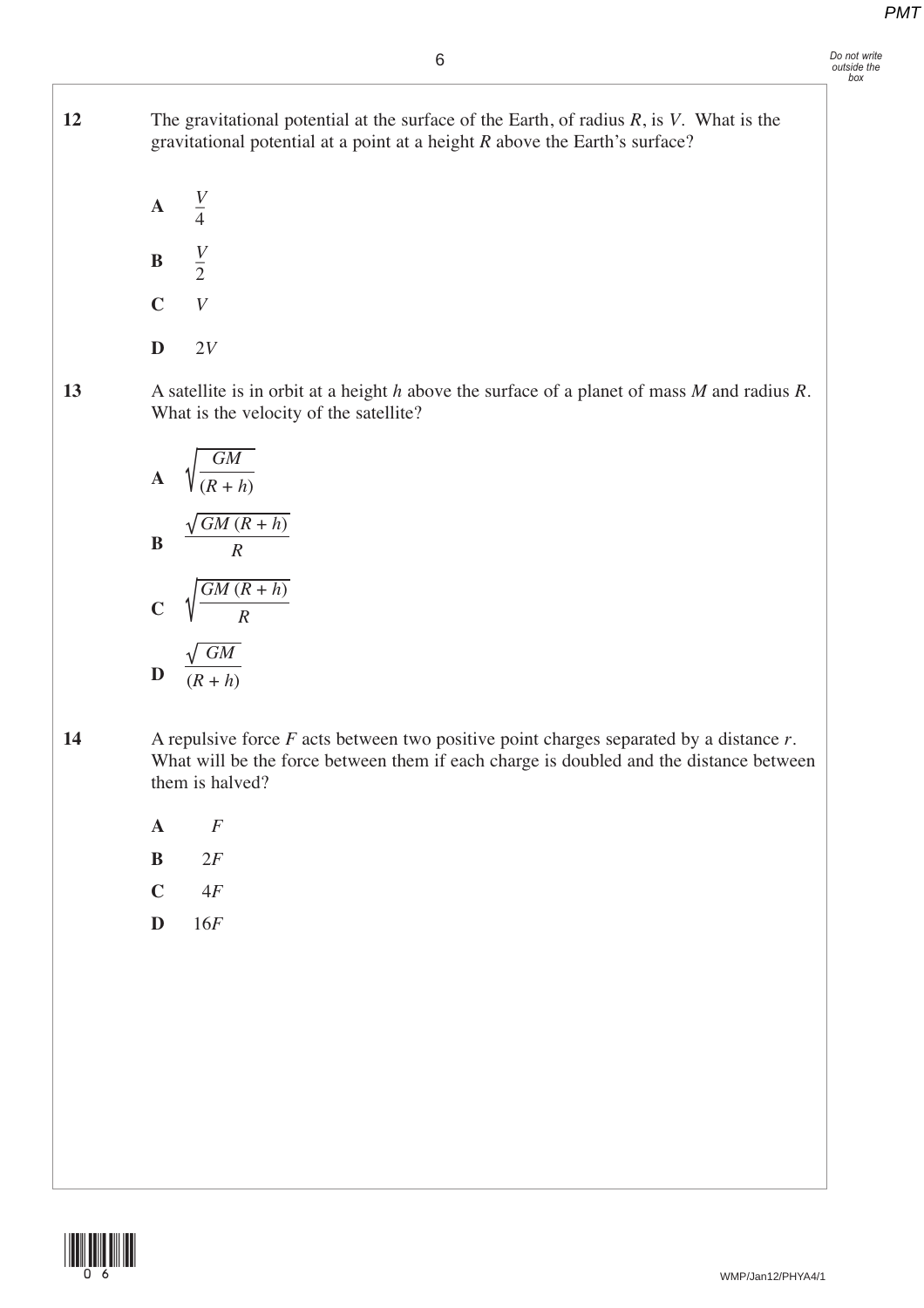*Do not write outside the box*



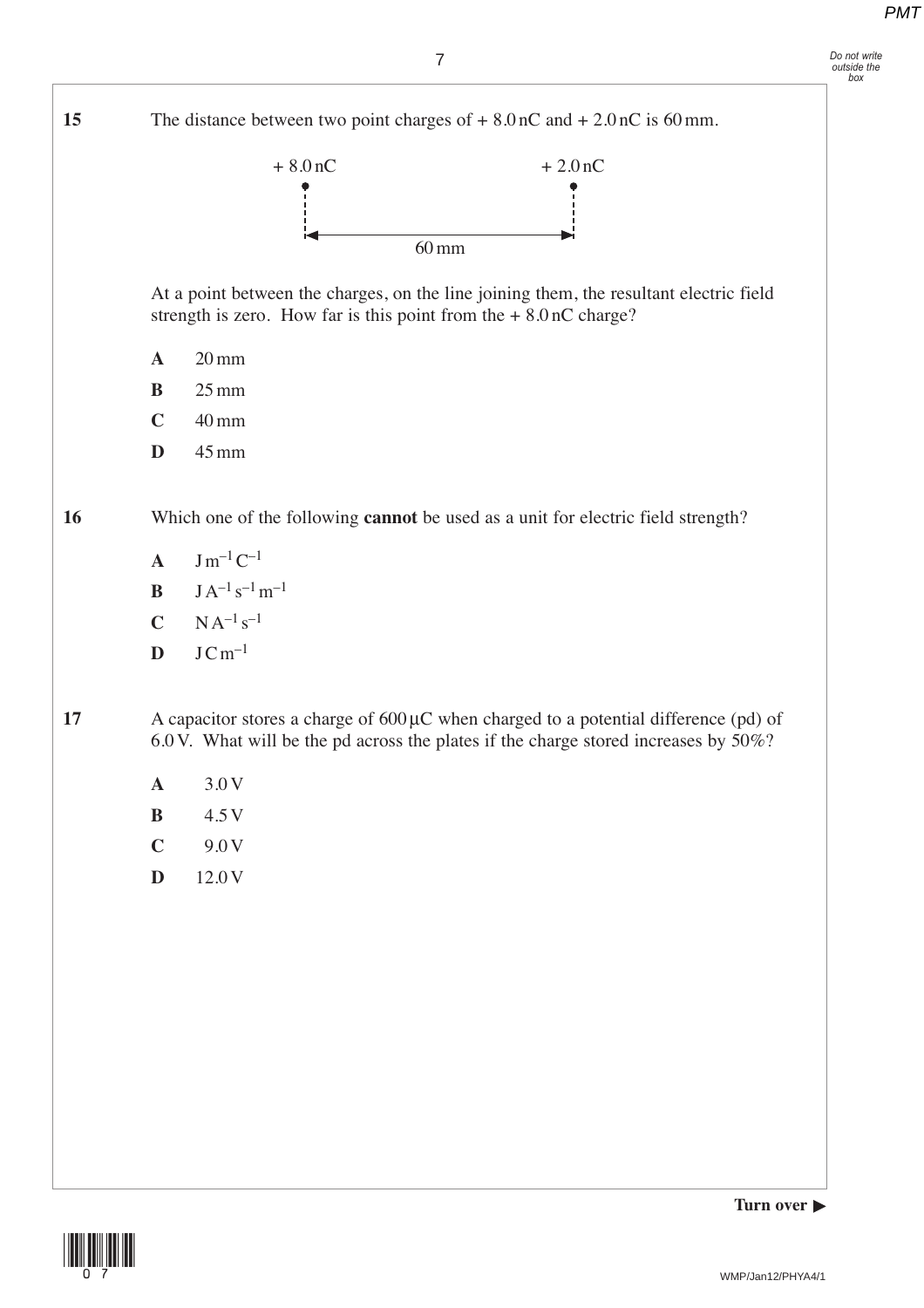#### 8

*Do not write outside the box*

**18** The graph shows the results of an experiment which was carried out to investigate the relationship between the charge *Q* stored by a capacitor and the pd *V* across it.



Which one of the following statements is **not** correct?

- **A** The energy stored can be calculated by finding the area under the line.
- **B** If a capacitor of smaller capacitance had been used the gradient of the graph would be steeper.
- **C** If *Q* were doubled, the energy stored would be quadrupled.
- **D** The gradient of the graph is equal to the capacitance of the capacitor.
- **19** A 10μF capacitor is fully charged to a pd of 3.0 kV. The energy stored in the capacitor can be used to lift a load of 5.0 kg through a vertical height *h*. What is the approximate value of *h*?
	- **A** 0.03 mm
	- **B** 0.9 mm
	- **C** 0.3 m
	- **D** 0.9 m
- **20** A horizontal straight wire of length 0.30 m carries a current of 2.0 A perpendicular to a horizontal uniform magnetic field of flux density  $5.0 \times 10^{-2}$  T. The wire 'floats' in equilibrium in the field.



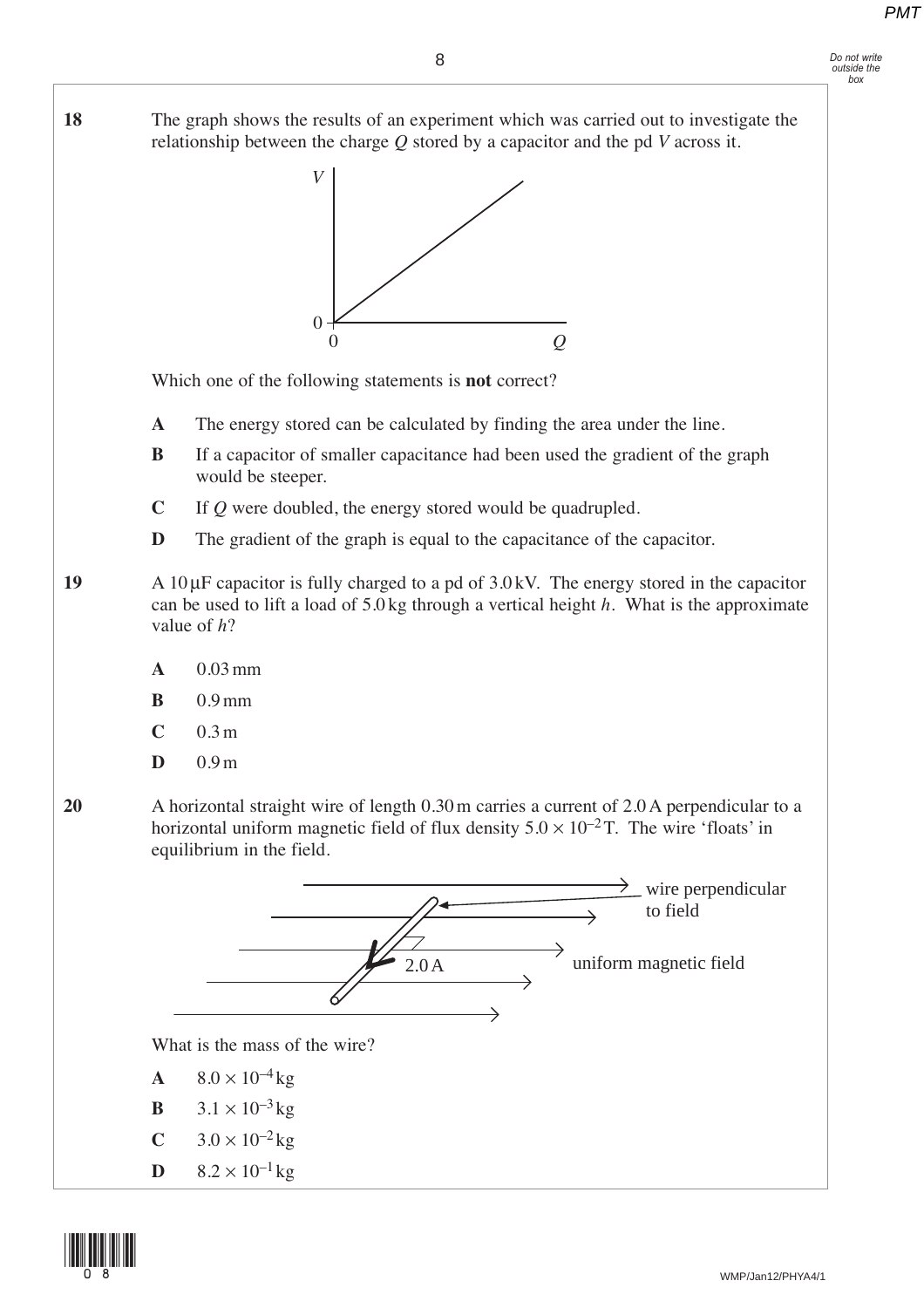- **21** When a β particle moves at right angles through a uniform magnetic field it experiences a force  $\ddot{F}$ . An  $\alpha$  particle moves at right angles through a magnetic field of twice the magnetic flux density with velocity one tenth the velocity of the β particle. What is the magnitude of the force on the  $\alpha$  particle?
	- **A** 0.2*F*
	- **B** 0.4*F*
	- **C** 0.8*F*
	- **D** 4.0*F*
- 

**22** Charged particles, each of mass *m* and charge *Q*, travel at a constant speed in a circle of radius *r* in a uniform magnetic field of flux density *B*. Which expression gives the frequency of rotation of a particle in the beam?

| $\mathbf{A}$ | $rac{BQ}{2\pi m}$    |
|--------------|----------------------|
| B            | BQ<br>$\mathfrak{m}$ |
| C            | BQ<br>$\pi m$        |
| D            | $2\pi BQ$<br>т       |

- 23 A 500 turn coil of cross-sectional area  $4.0 \times 10^{-3}$  m<sup>2</sup> is placed with its plane perpendicular to a magnetic field of flux density  $7.5 \times 10^{-4}$  T. What is the value of the flux linkage for this coil?
	- **A**  $3.0 \times 10^{-6}$  Wb turns
	- **B**  $1.5 \times 10^{-3}$  Wb turns
	- **C** 0.19 Wb turns
	- **D** 94 Wb turns

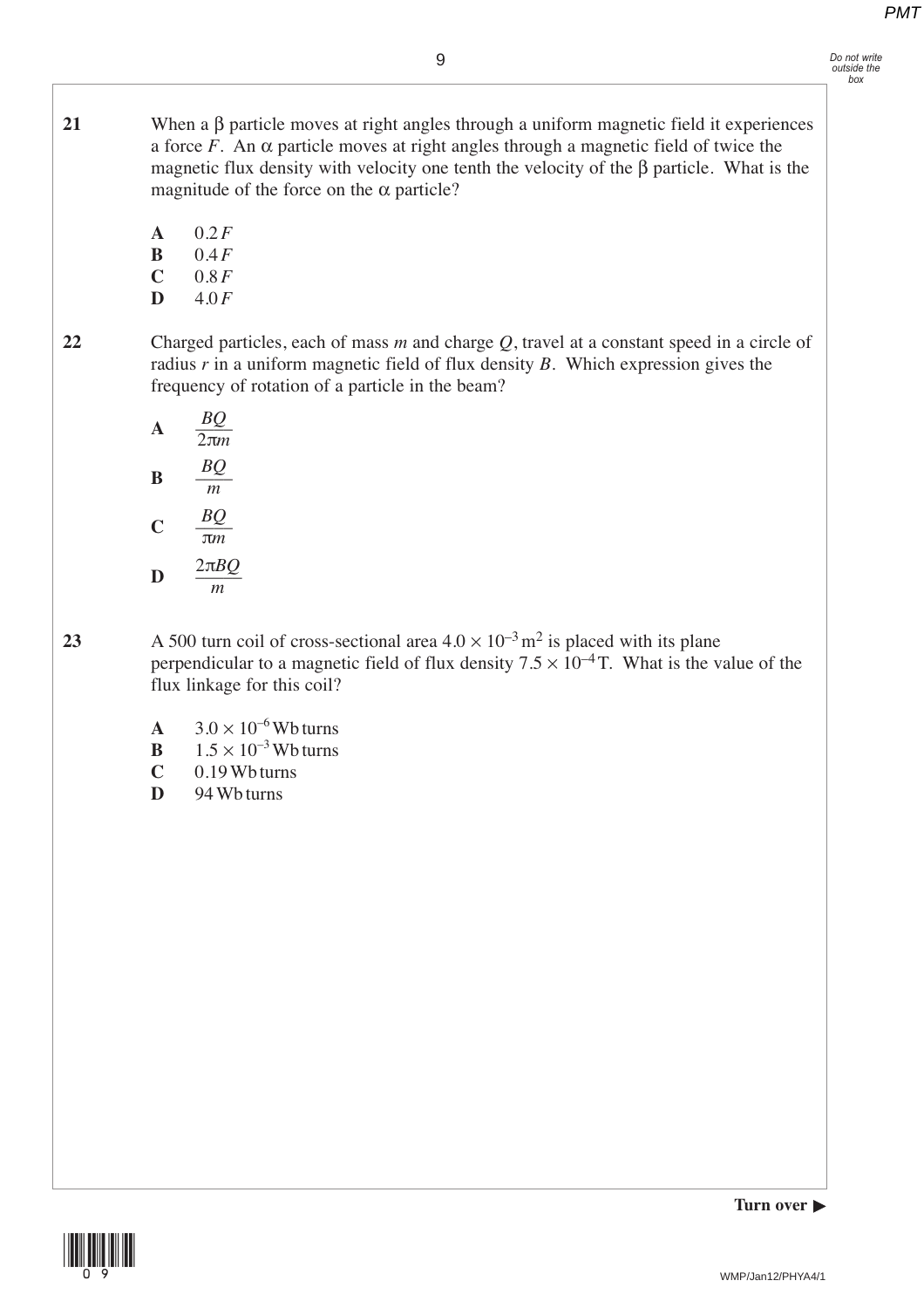- *Do not write outside the box*
- **24** The output electromotive force (emf) of a simple ac generator can be increased by any

 Which one of these factors should **not** be changed if the frequency of the output is to remain unaffected when the emf is increased?

**A** the area of the coil

of the four factors listed.

- **B** the number of turns on the coil
- **C** the speed of rotation
- **D** the strength of the magnetic field

**25** Which one of the following would **not** reduce the energy losses in a transformer?

- **A** using thinner wire for the windings
- **B** using a laminated core instead of a solid core
- **C** using a core made from iron instead of steel
- **D** using a core that allows all the flux due to the primary coil to be linked to the secondary coil

### **END OF QUESTIONS**

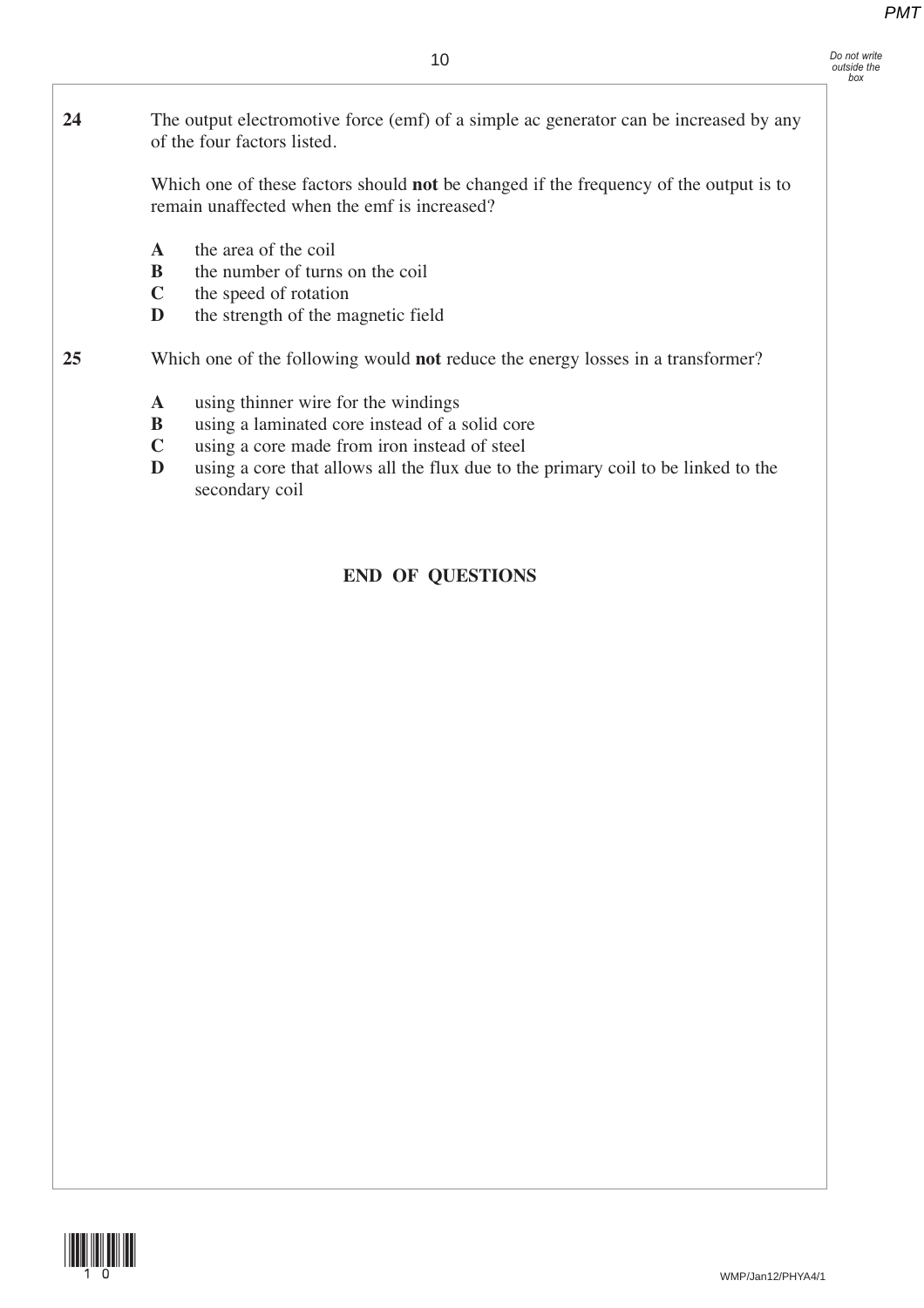